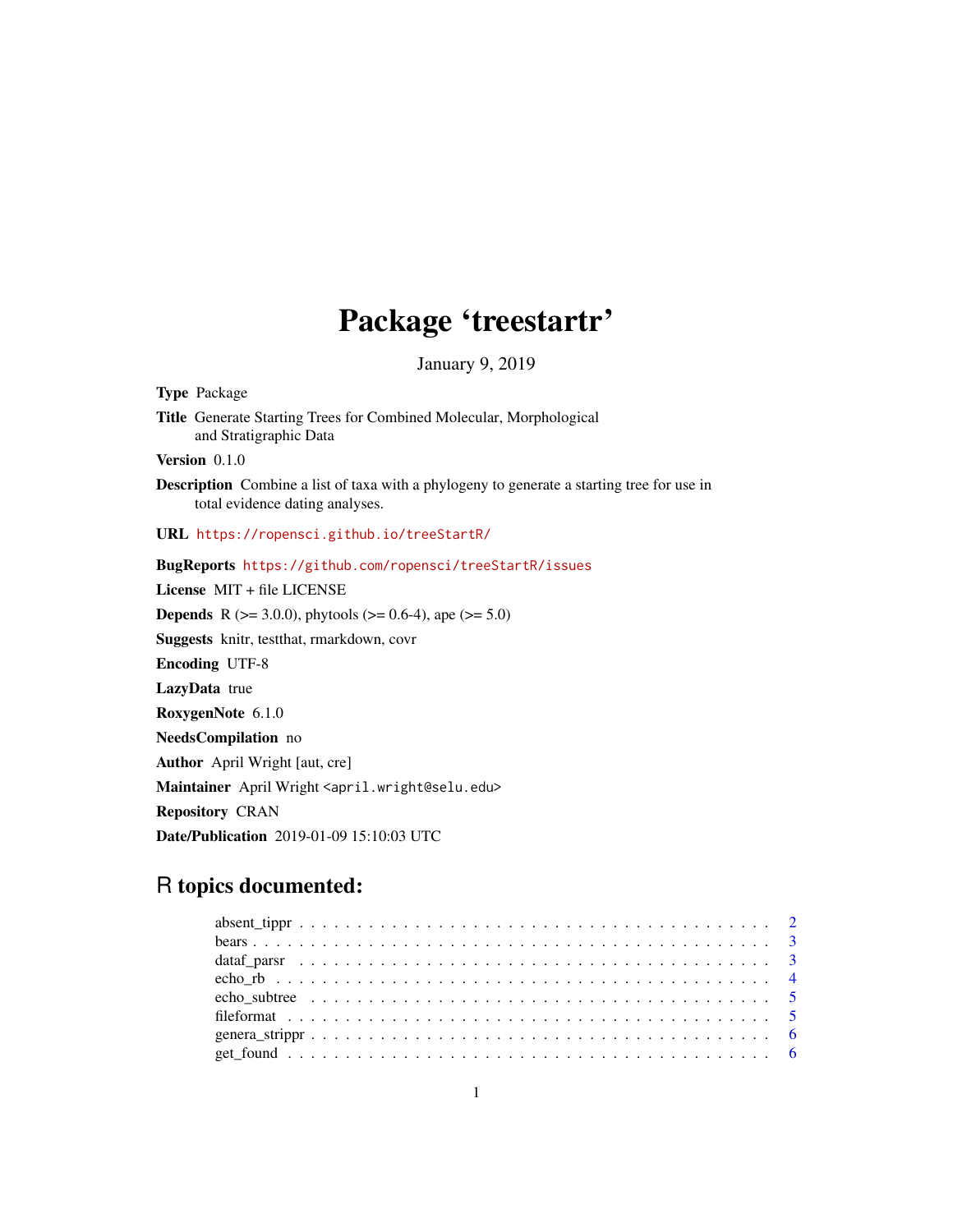## <span id="page-1-0"></span>2 absent\_tippr

| Index | 12 |
|-------|----|
|       |    |
|       |    |
|       |    |
|       |    |
|       |    |
|       |    |
|       |    |
|       |    |

absent\_tippr *Add tips to tree via user input*

#### Description

Add tips not on existing tree to the tree via user input, if they do not have congeners on the tree. This function will generate a tree, with nodes numbered. For each tip to be added, the user will be asked #' to enter the number of the node they would like the tip to subtend.

#### Usage

```
absent_tippr(tree, absent_list)
```
#### Arguments

| tree        | Starting tree; object of type phylo                          |
|-------------|--------------------------------------------------------------|
| absent list | Vector of taxa in the total dataset that are not on the tree |

## Value

tree Phylo object containing the starting tree, and all tips that were added.

#### Examples

## Not run: new <- absent\_tippr(tree, absent\_list)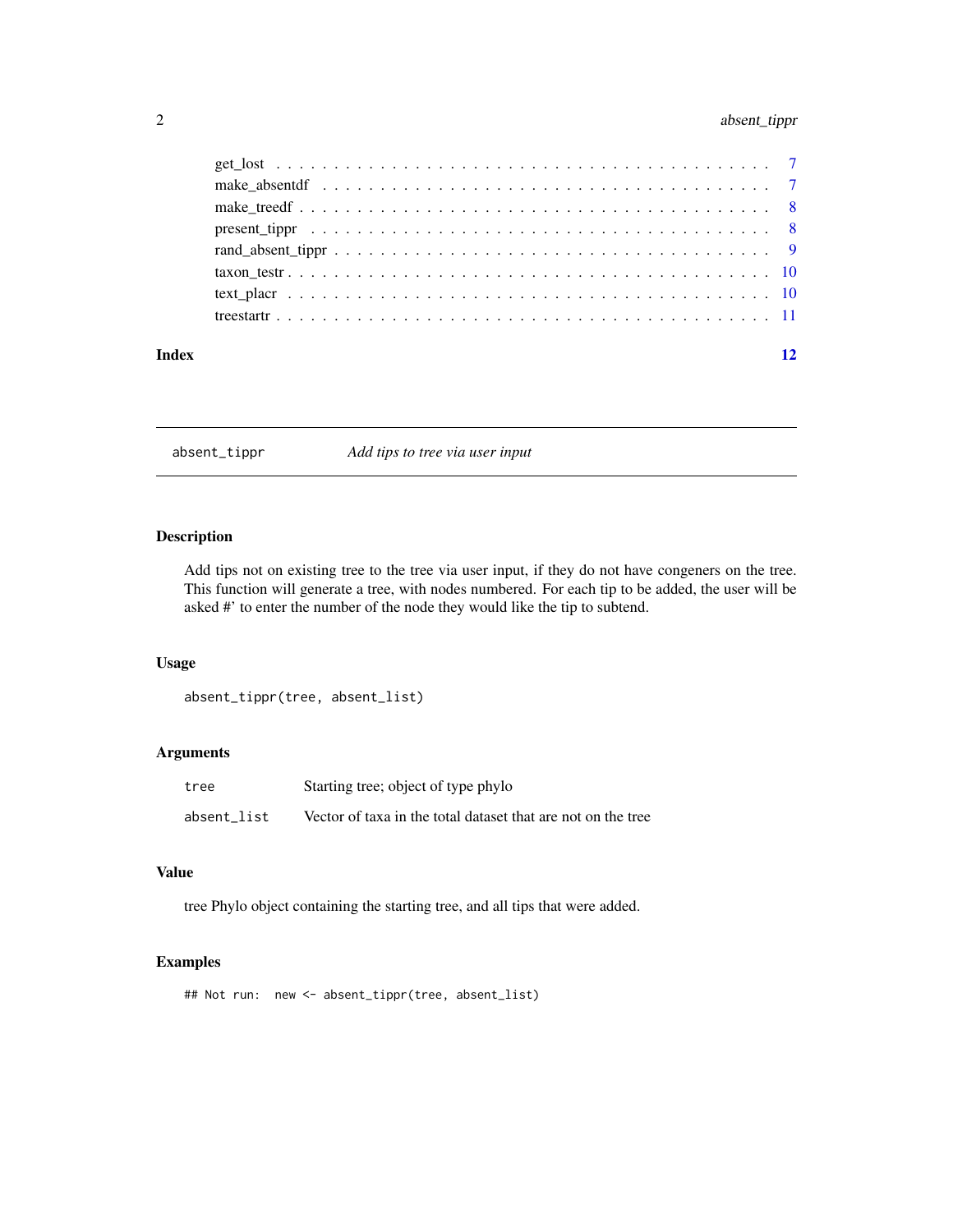<span id="page-2-0"></span>bears *bears*

#### Description

A dataset containing 18 taxa and 62 characters for bears

#### Usage

data(bears)

#### Format

A collection of objects representing function inputs:

tax\_frame a two-column dataframe of taxon names and ages

absent\_list A list of taxa in the total data set, but are not on the tree

mrca\_df a two-column dataframe of taxa to be placed, and a set of taxa that indicate the MRCA which they will subtend

tree A phylogenetic tree to which tips will be added

#### Source

[https://github.com/revbayes/revbayes\\_tutorial/tree/master/RB\\_TotalEvidenceDating](https://github.com/revbayes/revbayes_tutorial/tree/master/RB_TotalEvidenceDating_FBD_Tutorial/data)\_ [FBD\\_Tutorial/data](https://github.com/revbayes/revbayes_tutorial/tree/master/RB_TotalEvidenceDating_FBD_Tutorial/data)

dataf\_parsr *Detect file format of taxon file*

#### Description

Detect file format of the total taxon list (molecular, morphological, and stratigraphic) and maximum age of fossil, see RevBayes total -evidence fossil file for an example of this.

#### Usage

```
dataf_parsr(dataf)
```
#### Arguments

data f A data frame with one column containing the taxon name of tips in phylogenetic tree. Optionally, a second column can indicate the maximum age of the tip. If the tip is extant, use 0.0 as the age. Can be CSV or TSV.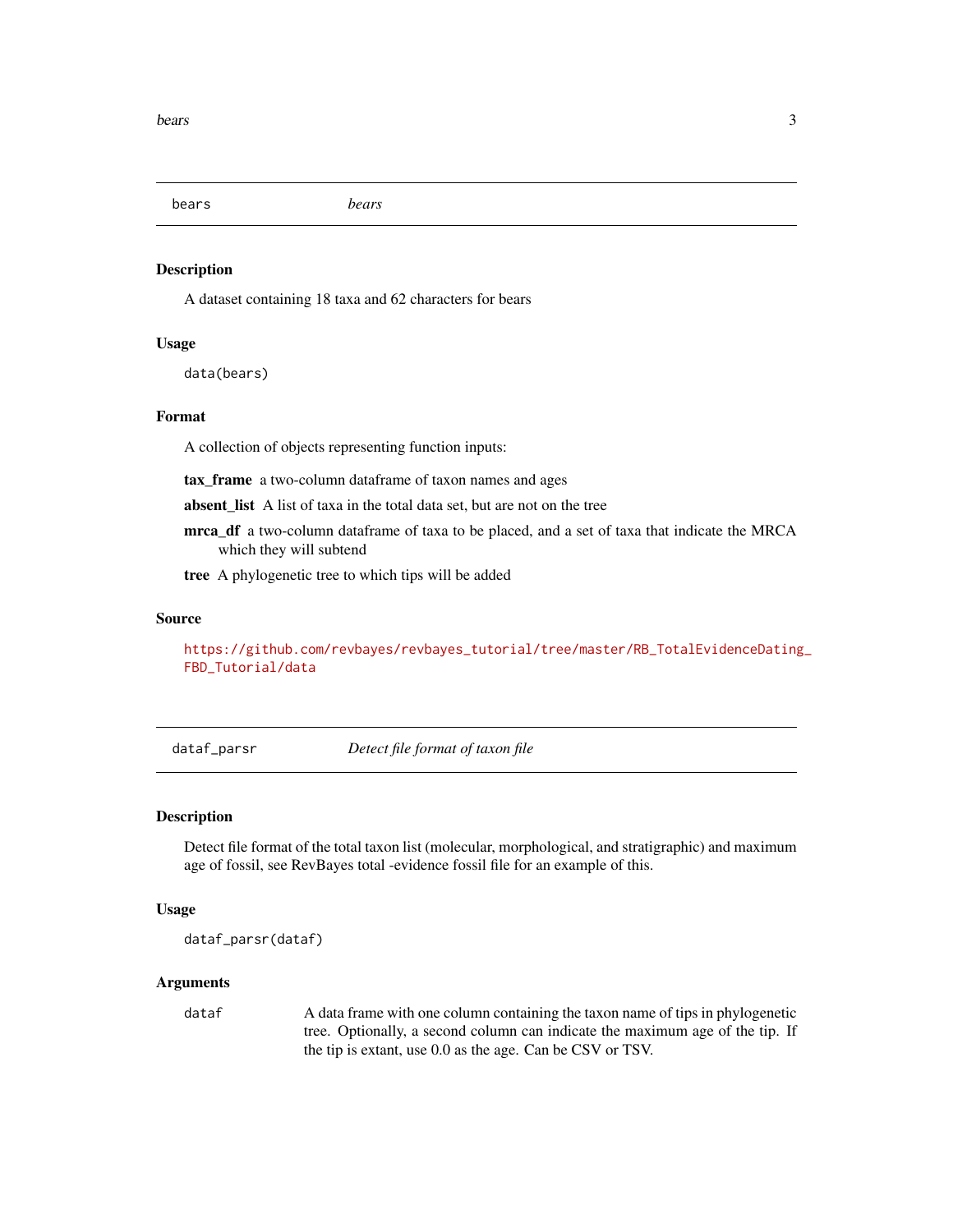#### <span id="page-3-0"></span>Value

tax\_frame Dataframe containing the total set of tips on the tree

#### Examples

## Not run: tax\_frame <- dataf\_parsr(dataf)

#### echo\_rb *Print RevBayes-formatted clade constriants.*

#### Description

Once a tip has been added to the tree, print the subtree to which the tip was added. The output of this function is printed for use as a RevBayes clade constraint object.

#### Usage

echo\_rb(tree, mrca\_list, tip)

#### Arguments

| tree      | Tree to which the tip will be added; object of type phylo         |
|-----------|-------------------------------------------------------------------|
| mrca list | Vector of taxa. The added tip will subtend the MRCA of these taxa |
| tip       | Taxon which will be added to the tree.                            |

#### Value

vector A comma-separated list of all the taxa in the subtree to which the tip was added.

#### Examples

```
mrca_list <- c("Ursus_arctos", "Ursus_spelaeus", "Ursus_americanus")
clade_constraint <- echo_rb(tree, mrca_list, "Ursus_abstrusus")
```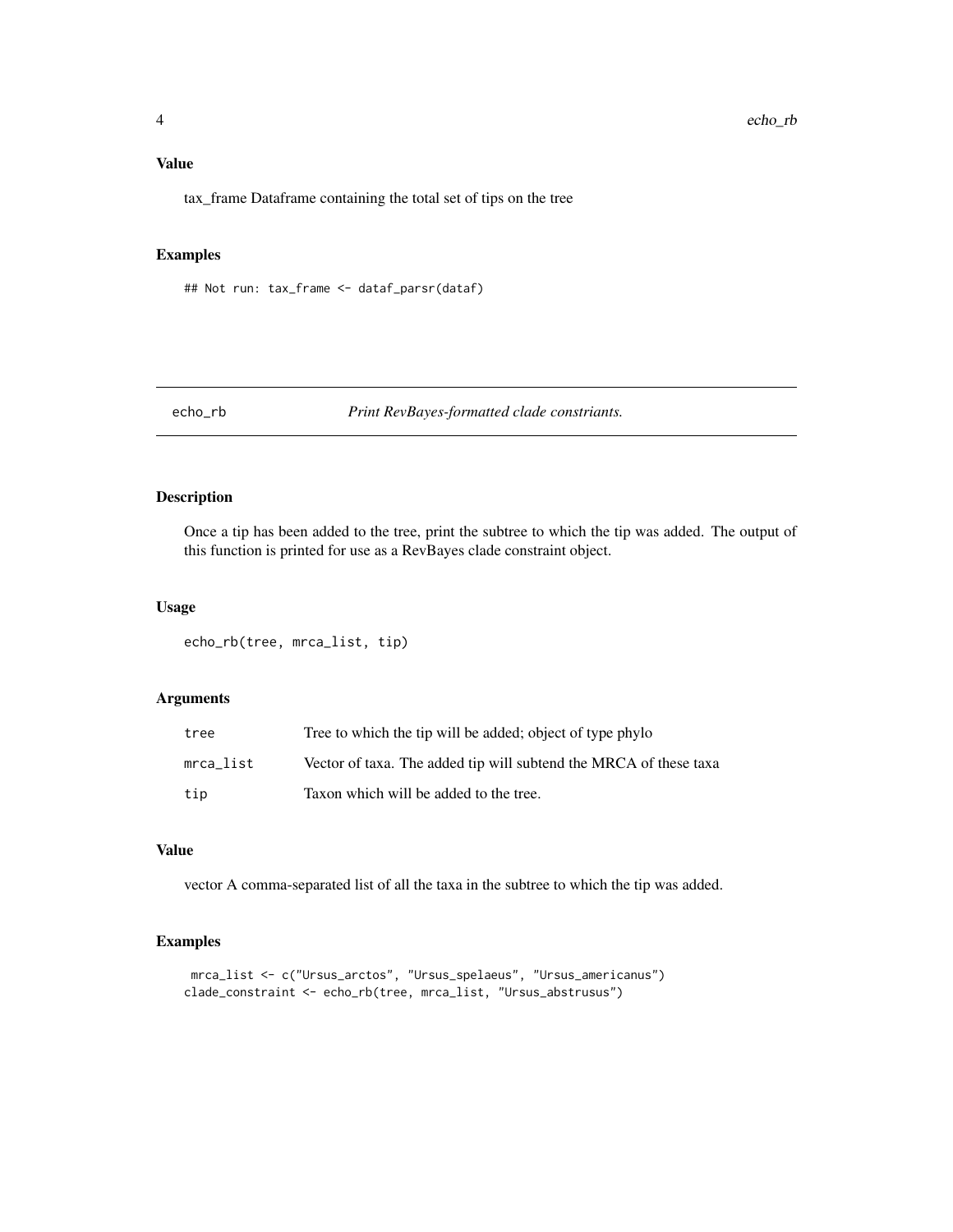<span id="page-4-0"></span>

#### Description

Once a tip has been added to the tree, print the newick-formatted subtree to which the tip was added.

#### Usage

```
echo_subtree(tree, mrca_list, tip)
```
#### Arguments

| tree      | Tree to which the tip will be added; object of type phylo         |
|-----------|-------------------------------------------------------------------|
| mrca list | Vector of taxa. The added tip will subtend the MRCA of these taxa |
| tip       | Taxon which will be added to the tree.                            |

#### Value

tree subtree to which tip was added

#### Examples

```
mrca_list <- c("Ursus_arctos", "Ursus_spelaeus", "Ursus_americanus")
tree <- text_placr(tree, mrca_df)
echo_sub <- echo_subtree(tree, mrca_list, "Ursus_abstrusus")
```
fileformat *Utility function to check if file is a csv or tsv.*

#### Description

Utility function to check if file is a csv or tsv.

#### Usage

fileformat(dataf)

## Arguments

dataf Path to input file

#### Value

None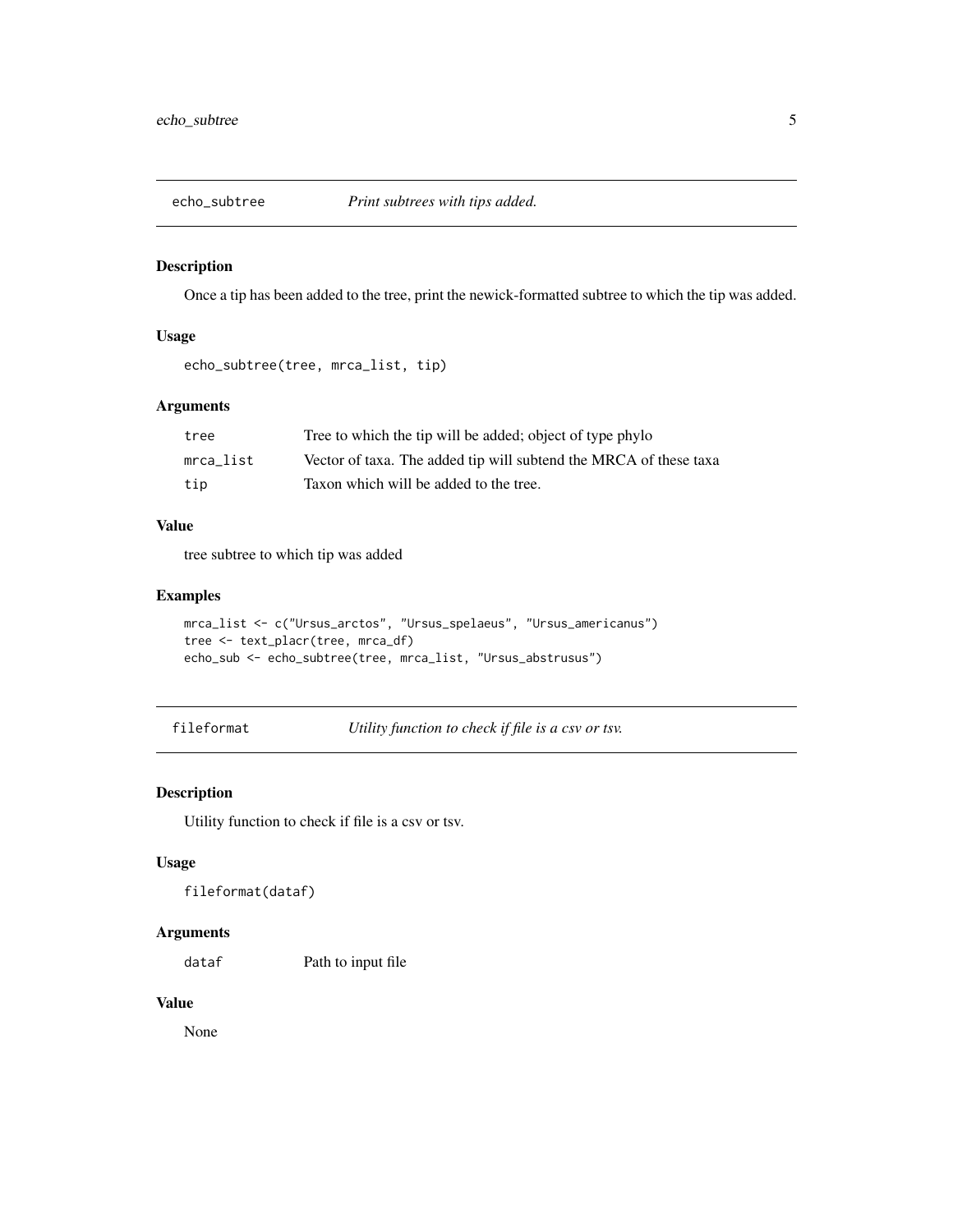<span id="page-5-0"></span>

#### Description

Test which taxa in the total set of taxa are present on the tree, and which need to be added. The tax\_frame object is assumed to be a dataframe, minimally with a column labeled "taxon". If this column does not exist, the first column in the dataframe will be assumed to contain the taxon information.

#### Usage

genera\_strippr(tree, tax\_frame)

#### Arguments

| tree      | Starting phylogeny, of type phylo        |
|-----------|------------------------------------------|
| tax frame | Total set of taxa on tree, as dataframe. |

#### Value

absent\_list of taxa that are present in the total set of trees, but not the starting tree

#### Examples

absent\_taxa <- genera\_strippr(tree, tax\_frame = tax\_frame)

get\_found *Get dataframe of tips that do not have congeners on tree.*

#### Description

Determine which tips that are not on the tree, and checks if they have congeners on the tree.

#### Usage

```
get_found(absent_list, tree)
```
#### **Arguments**

| absent list | Vector of taxa in the total dataset that are not on the tree |
|-------------|--------------------------------------------------------------|
| tree        | Starting tree; object of type phylo                          |

#### Value

found\_df Dataframe objects expressing the tips that are not on the tree, if they have congeners on the tree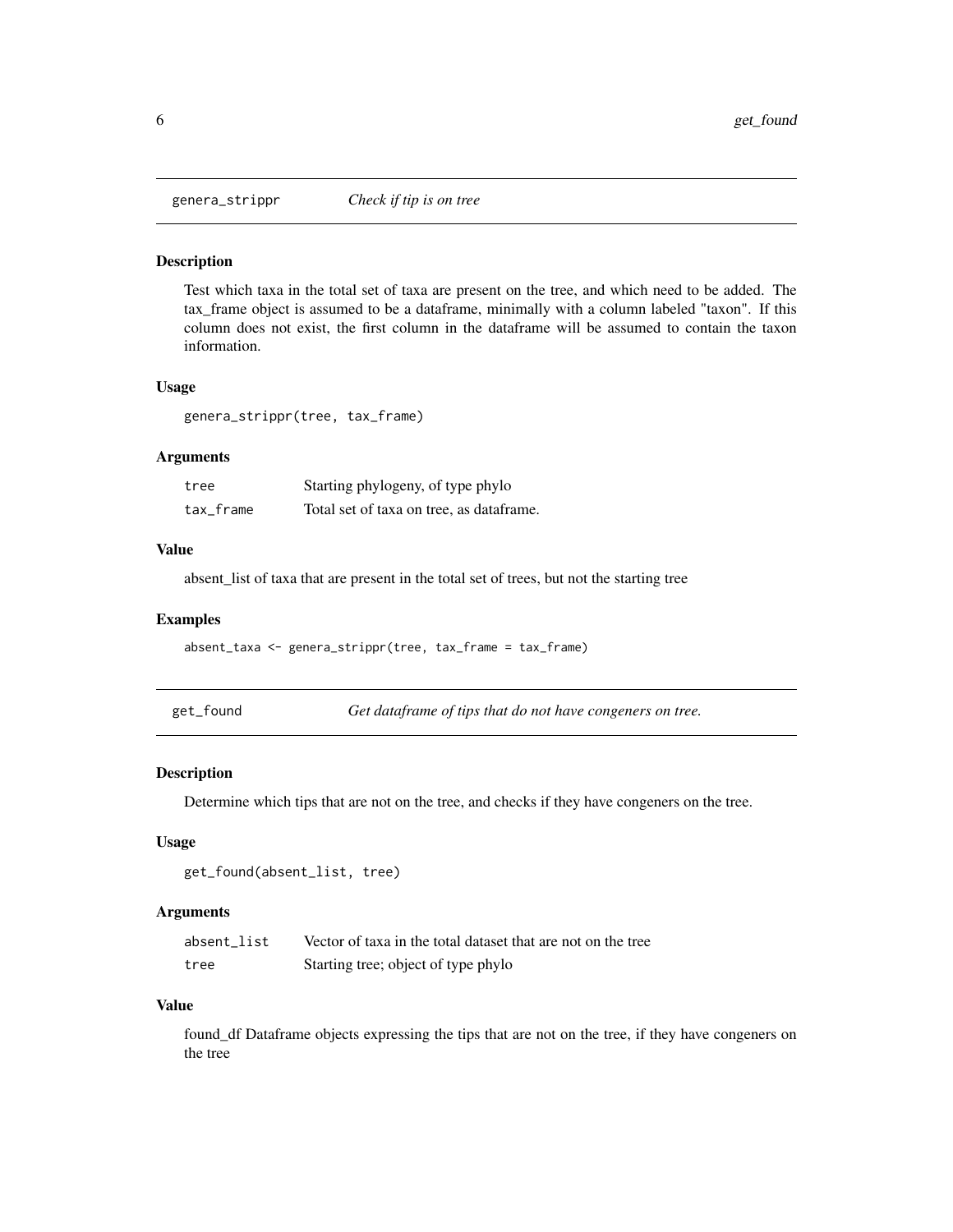#### <span id="page-6-0"></span>get\_lost 7

#### Examples

has\_congeners <- treestartr:::get\_found(absent\_list, tree)

get\_lost *Determine if a tip is present on a tree*

#### Description

Determine which tips that are not on the tree, puts them in a dataframe if they do not have congeners on the tree

#### Usage

get\_lost(absent\_list, tree)

#### Arguments

| absent list | Vector of taxa in the total dataset that are not on the tree |
|-------------|--------------------------------------------------------------|
| tree        | Starting tree; object of type phylo                          |

#### Value

not\_found\_df Dataframe objects expressing the tips that are not on the tree, and don"t have congeners

#### Examples

no\_congeners <- treestartr:::get\_lost(absent\_list, tree)

make\_absentdf *Determine which tips are not on the tree, and get their genera.*

#### Description

Determine which tips are not on the tree, and get their genera.

#### Usage

```
make_absentdf(absent_list)
```
#### Arguments

absent\_list Vector of taxa in the total dataset that are not on the tree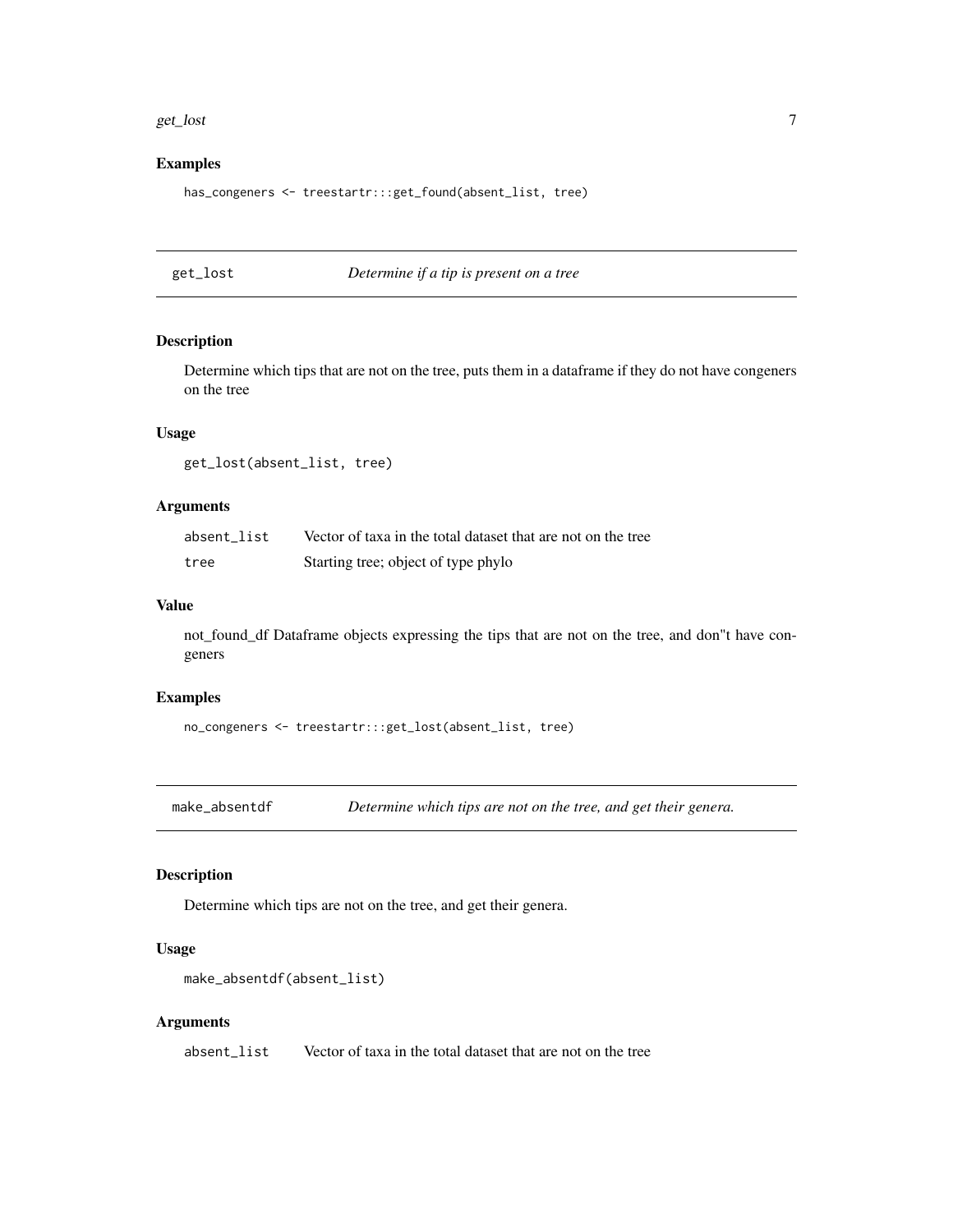#### <span id="page-7-0"></span>Value

absent\_df Dataframe objects expressing which tips are in the total set but not the tree, and their genera

#### Examples

not\_present <- treestartr:::make\_absentdf(absent\_list)

make\_treedf *Determine which tips are on the tree, and get their genera.*

#### Description

Determine which tips are on the tree, and get their genera.

#### Usage

```
make_treedf(tree)
```
#### Arguments

tree Starting tree; object of type phylo

#### Value

tree\_df Dataframe objects expressing the tips, and their genera

present\_tippr *Add tips to the tree based on taxonomy.*

#### Description

Add tips not on existing tree to the tree via an MRCA node, if they have congeners. This function will look to see if any tips on the tree have the same genus as the tip to be added. If there are multiple members of the genus, the tip will be added subtending the MRCA of all present congeners. If there is member of the genus, the tip will be added subtending the parent node of the congener.

#### Usage

```
present_tippr(tree, absent_list, echo_subtrees = NULL,
 echo_revbayes = NULL)
```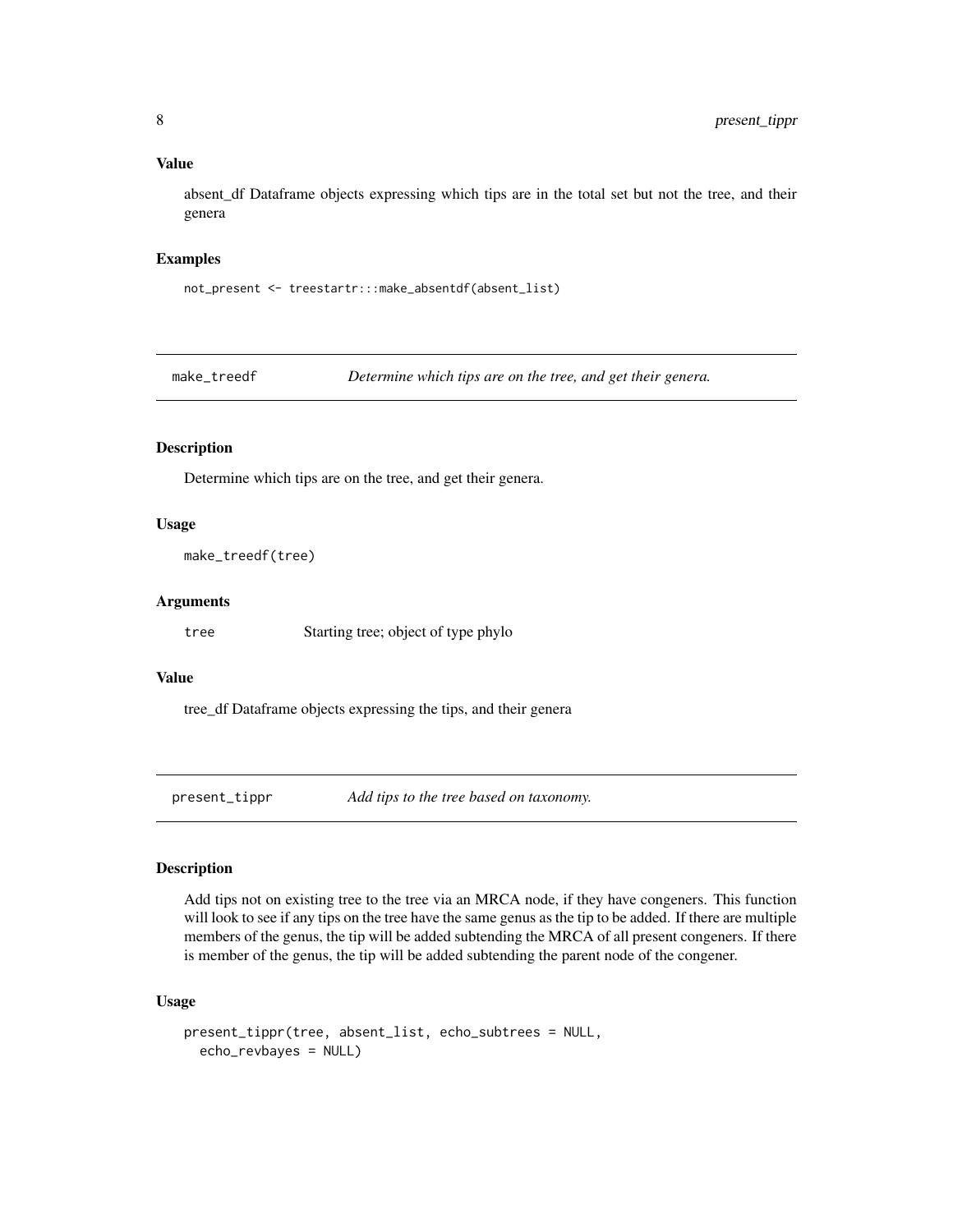#### <span id="page-8-0"></span>Arguments

| tree          | Starting tree; object of type phylo                                                                                                           |
|---------------|-----------------------------------------------------------------------------------------------------------------------------------------------|
| absent_list   | Vector of taxa in the total dataset that are not on the tree                                                                                  |
|               | echo_subtrees Boolean; Print newick subtree with missing taxa added to screen. Default FALSE.                                                 |
| echo_revbayes | Boolean; Print clade constraints with missing taxa added to screen, formatted<br>for RevBayes fossilized birth-death analysis. Default FALSE. |

#### Value

tree. Phylo object containing the starting tree, and all tips that were added.

#### Examples

genera\_tree <- present\_tippr(tree, absent\_list)

rand\_absent\_tippr *Random addition of taxa*

#### Description

Add tips not on existing tree to the tree at random, if they do not have congeners on the tree.

#### Usage

```
rand_absent_tippr(tree, absent_list, echo_subtrees = NULL,
 echo_revbayes = NULL)
```
#### Arguments

| tree          | Starting tree; object of type phylo                                                                                                           |  |
|---------------|-----------------------------------------------------------------------------------------------------------------------------------------------|--|
| absent list   | Vector of taxa in the total dataset that are not on the tree                                                                                  |  |
| echo_subtrees | Boolean; Print newick subtree with missing taxa added to screen. Default FALSE.                                                               |  |
| echo_revbayes | Boolean; Print clade constraints with missing taxa added to screen, formatted<br>for RevBayes fossilized birth-death analysis. Default FALSE. |  |

#### Value

tree Phylo object containing the starting tree, and all tips that were added.

#### Examples

new\_tree <- rand\_absent\_tippr(tree, absent\_list)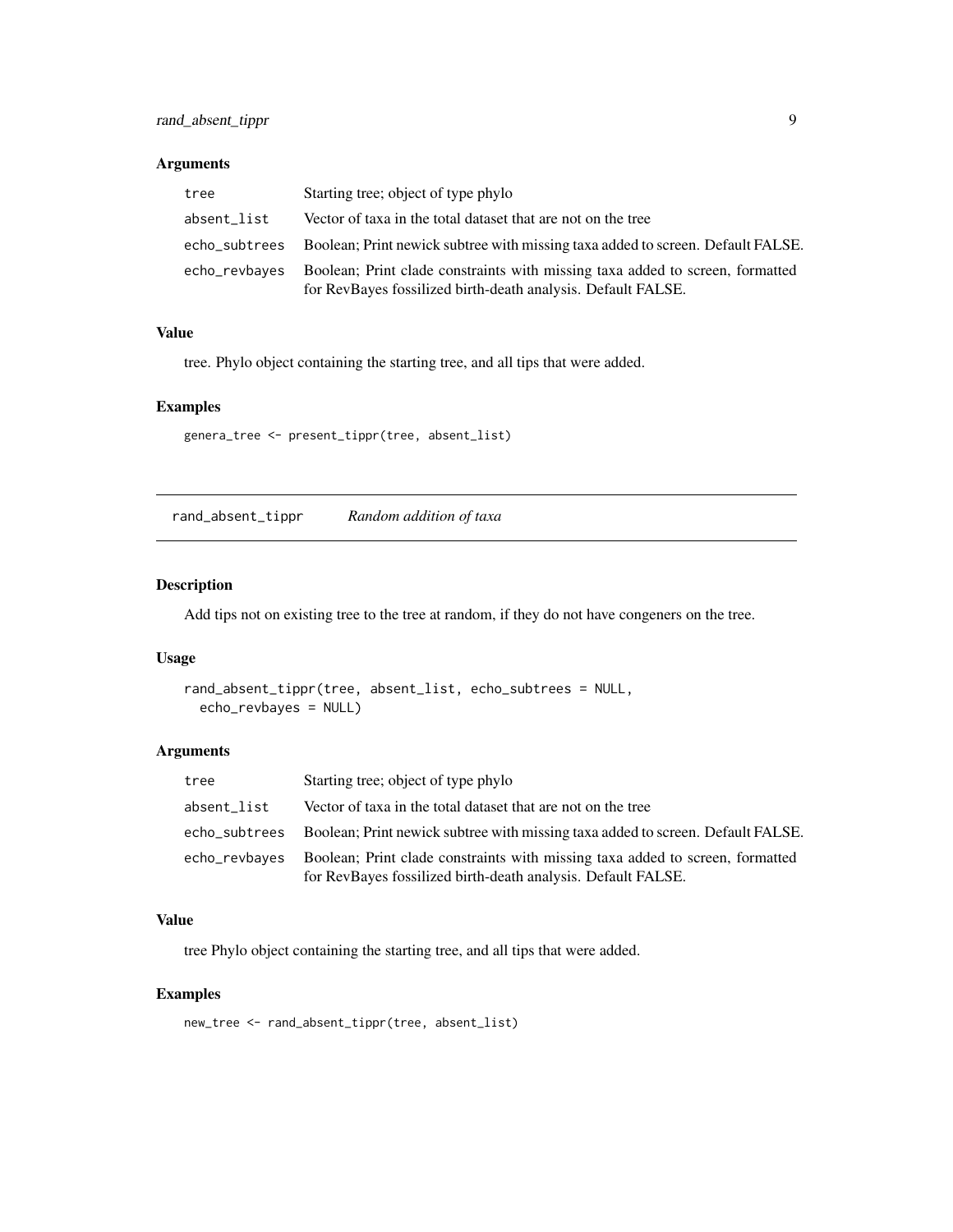<span id="page-9-0"></span>

#### Description

Utility function to check taxon\_names in parsed data file

#### Usage

taxon\_testr(tax\_frame)

#### Arguments

tax\_frame Dataframe of taxa parsed from datafile.

#### Value

None

text\_placr *Add tips to tree via taxon list*

#### Description

Add tips according to csv or tsv file of taxon names and taxa that form the clade into which you"d like to insert the tip. One column should be called 'taxon', and should contain the taxon to be placed. The other column should be called 'clade' and contain the taxon with which the taxon to be placed will form a group. Each member of the clade will be placed on its own line. An example of this file can be seen in 'inst/extdat a/mrca\_df.tsv'

#### Usage

text\_placr(tree, mrca\_df, echo\_subtrees = NULL, echo\_revbayes = NULL)

#### Arguments

| tree          | Starting tree; object of type phylo                                                                                                           |
|---------------|-----------------------------------------------------------------------------------------------------------------------------------------------|
| mrca_df       | Data frame containing a column of the taxa you'd like to place and one column<br>with the clade into which you'd like to place it             |
| echo_subtrees | Boolean; Print newick subtree with missing taxa added to screen. Default FALSE.                                                               |
| echo_revbayes | Boolean; Print clade constraints with missing taxa added to screen, formatted<br>for RevBayes fossilized birth-death analysis. Default FALSE. |

#### Value

tree Phylo object containing the starting tree, and all tips that were added.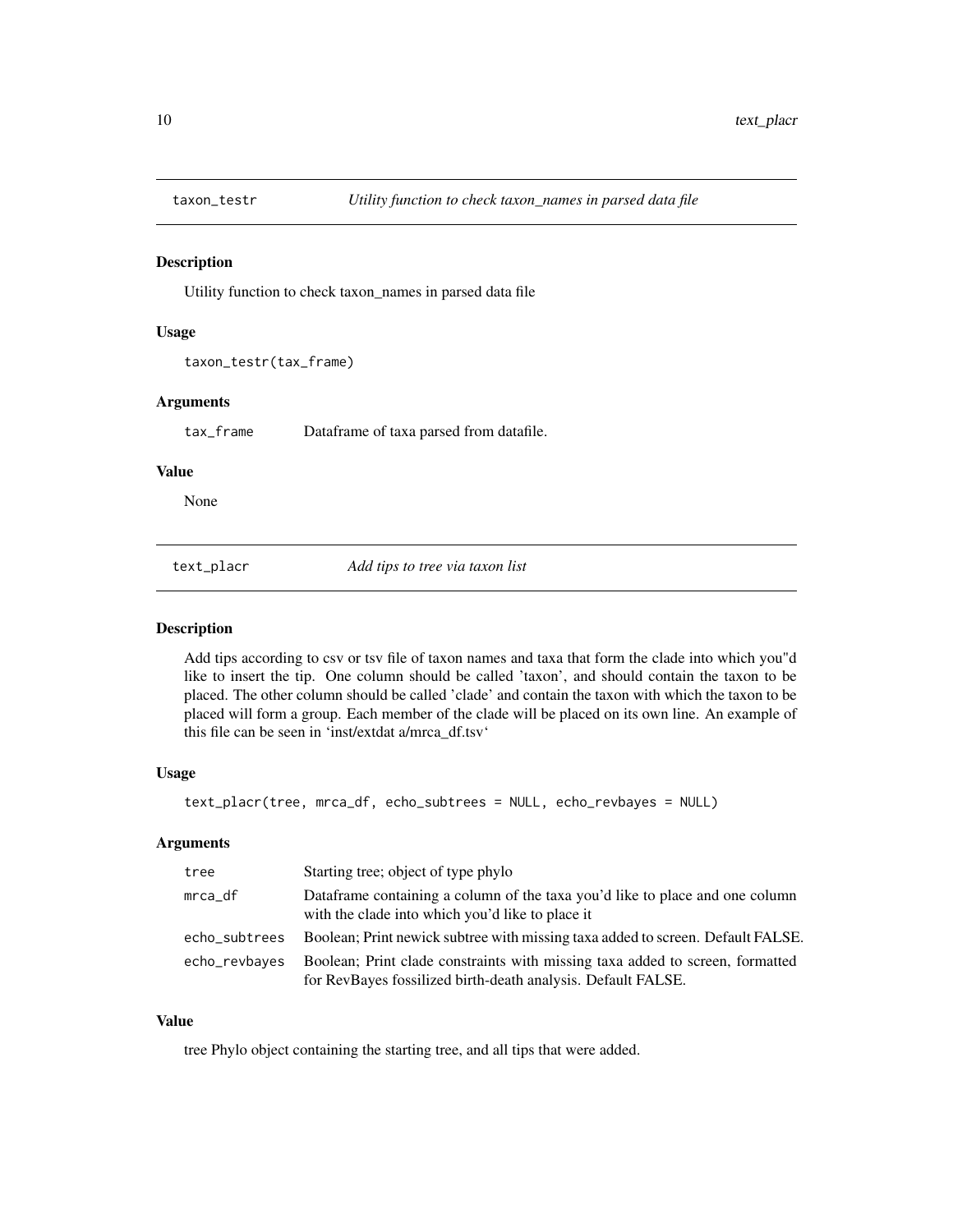#### <span id="page-10-0"></span>treestartr 11

## Examples

text\_placr(tree, mrca\_df)

| treestartr | treestartr: A package for generating reasonable starting trees for phy- |
|------------|-------------------------------------------------------------------------|
|            | logenetic analysis.                                                     |

## Description

treestartr provides multiple ways to add tips to a starting tree

## treestartr functions

absent\_tippr, echo\_rb, echo\_subtree, present\_tippr, rand\_absent\_tippr, text\_placr